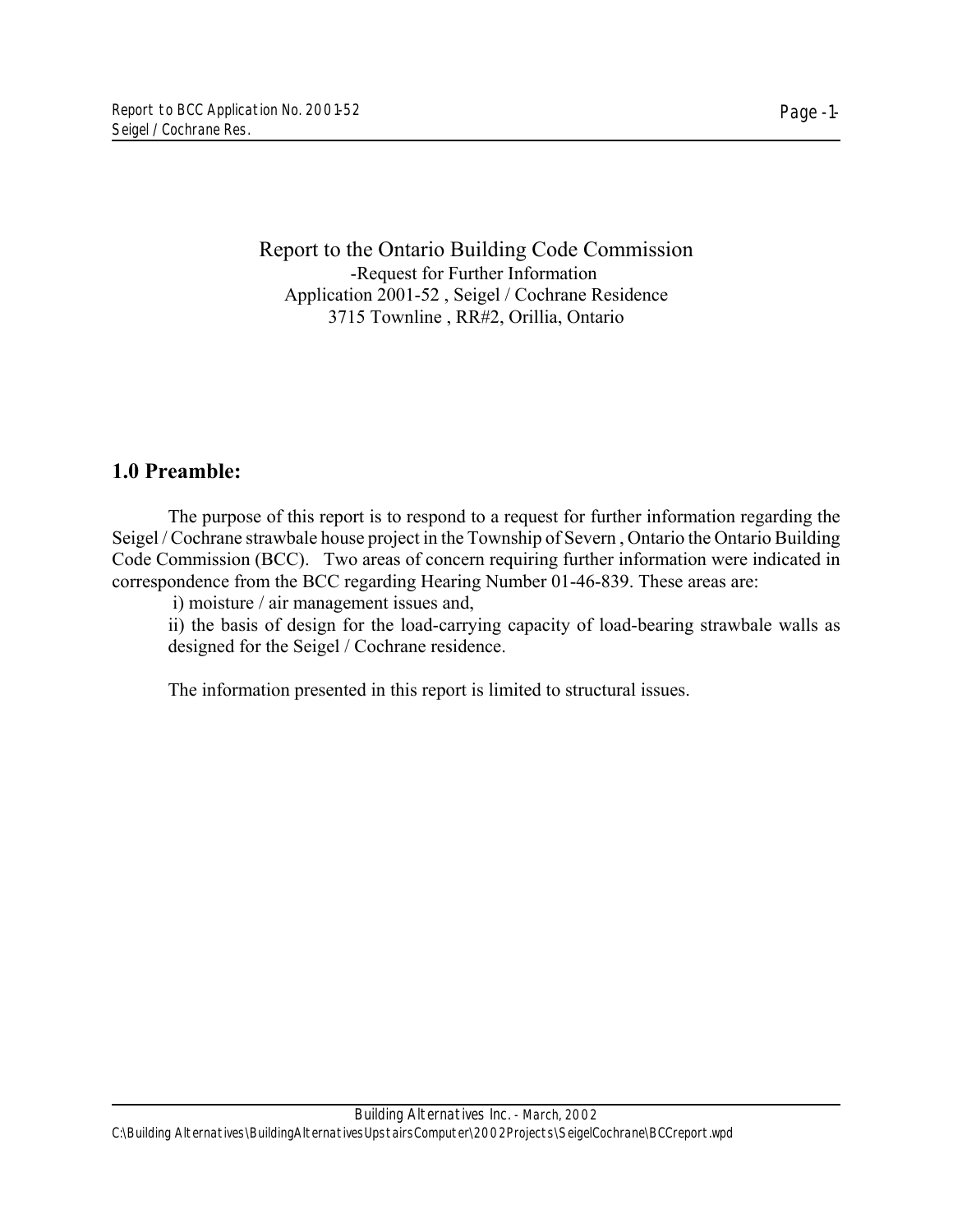## **2.0 Introduction:**

In its request for further information, the BCC outlined various options upon which this analysis could be based. The design process and parameters used for the Seigel / Cochrane residence is considered to be a combination of generally established theory and information obtained from full-scale testing. Since this structure falls under Part 4 of the Ontario Building Code - 1997 (OBC-97) analysis and design procedures will be linked to these requirements.

Before proceeding to specific design details it is important that the fundamental concepts behind the type of load-bearing strawbale wall construction used for this project be presented. Figure 1 illustrates a typical section through the strawbale wall used for the Seigel / Cochrane residence. For purposes of this report the wall has been broken down into three basic components:

i) Sill Assembly

ii) Wall

iii) Ladder Assembly.

### *2.1 Sill Assembly:*

The sill assembly used for this project is illustrated in Fig.2. It is comprised of nominal 2"x4" PWF nailing plates that are anchored to the concrete with  $\frac{1}{2}$ " diameter wedge anchors spaced at 4'-0" on centre. Between the two nailers there is a layer of

1-1/2" rigid insulation to reduce thermal bridging and also to provide a flat surface for the first course of bales. At the interface between the concrete and the nailer/insulation a layer of 6 mil CGSB vapour barrier is placed to retard any rising damp from the concrete foundation.



**Fig.1: Section Through Strawbale Wall**





C:\Building Alternatives\BuildingAlternativesUpstairsComputer\2002Projects\SeigelCochrane\BCCreport.wpd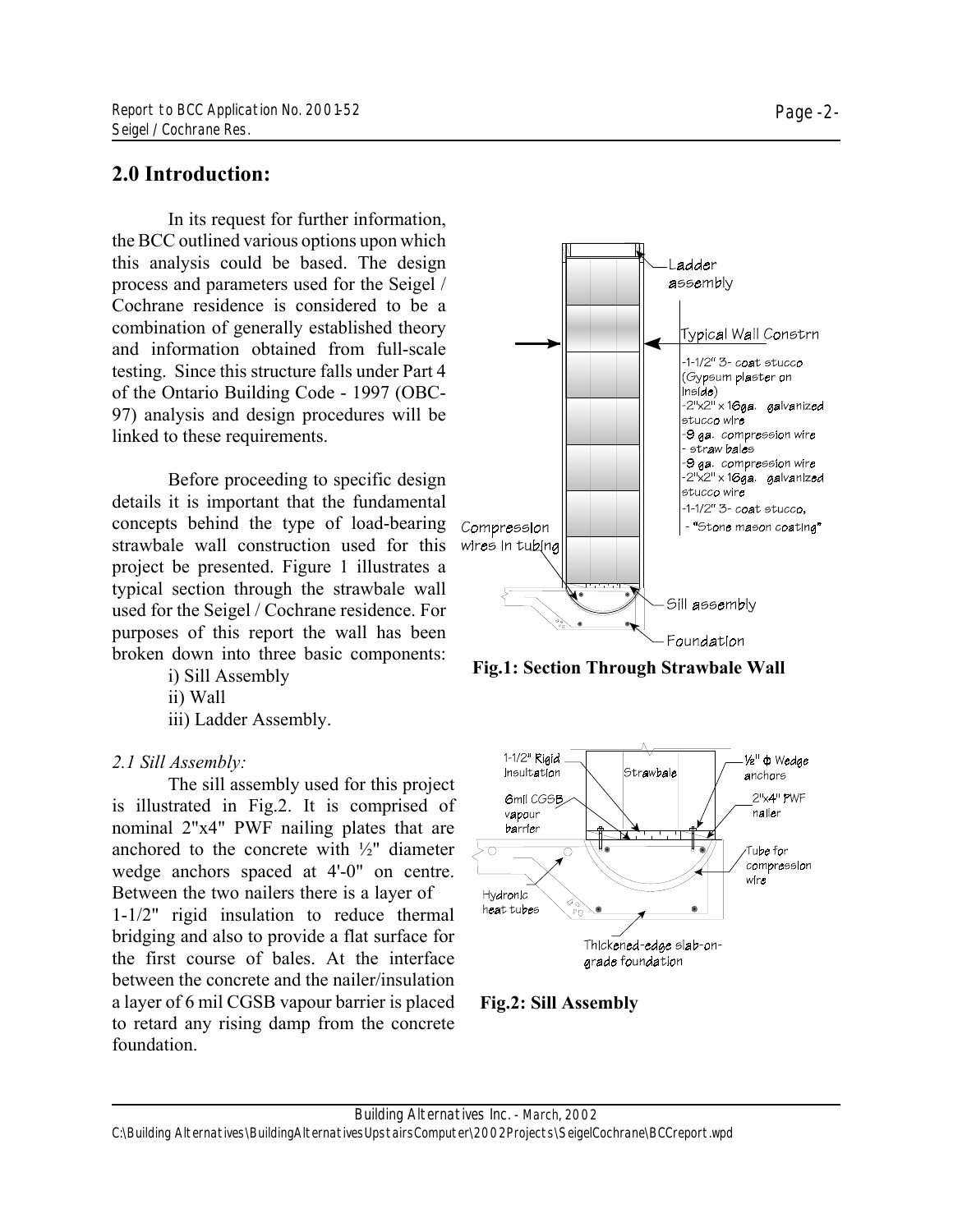### *2.2 Wall Assembly:*

As illustrated in Fig.1 the wall assembly is comprised of Portland-cement-based stucco applied to each side of a strawbale wall. The wall construction process is accomplished in four basic steps (Fig.4).

### **2.2.1 Stacking:**

The straw bales used for this project are approximately 18 inches wide, 14-inches high by 35- inches in length. The type of straw used is oats. The bulk density of the bales is specified to

 $\delta$ 

**Fig.3: Bond Pattern and Corner**

Ladder

be in the range of 6.5 - 7.5 pounds per cubic foot. The straw bales are stacked in a "running bond" pattern with all corners overlapped at alternating bale courses (Fig3). The straw bales are laid "on their strings" or flat on the 18-inch dimension. Walls are checked for plumb as the courses are laid. Once wall height is reached any further adjustment of the bales is done using a mallet to move them into place to achieve a vertical cross-section (Fig 4A).

Ladder

 $R_{Unthing}_{b_{o_{h\bar{d}}}}$ 



**Fig.4: Four Basic Steps of Wall Construction**

Overlap corners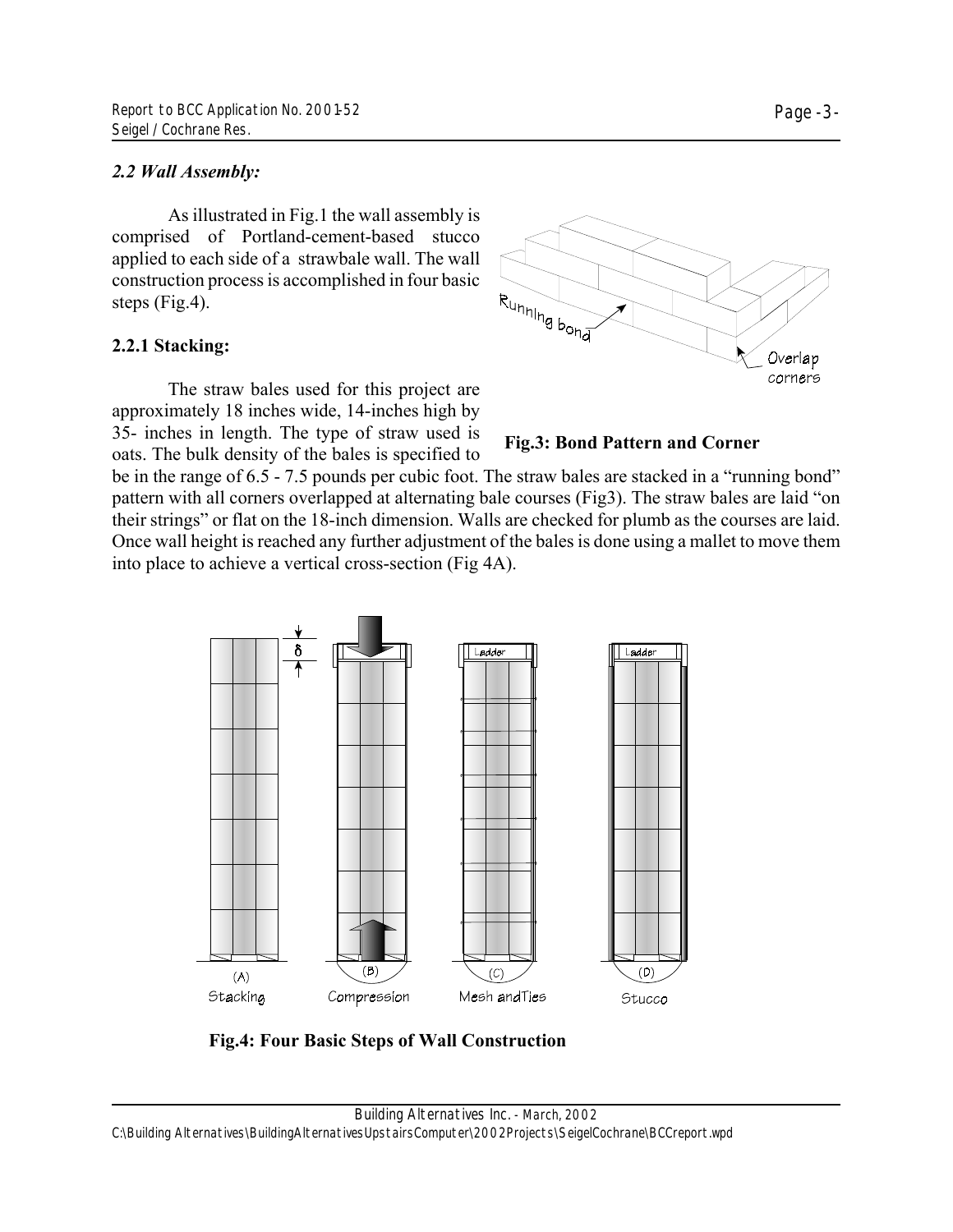#### **2.2.2 Compression:**

Once the bale wall is constructed a ladder assembly is placed on top of the wall around the entire perimeter of the structure. The ladder assembly is fabricated from dimensional lumber and exterior grade plywood (Fig.5). The ladder fits over the top of the bale wall, with the outside 2x8 dimensional lumber extending below the top of the bales as illustrated. A 9-gauge wire passes between the 2x6 and 2x8 on each side and is looped over the top. This wire encompasses the entire height of the bale wall. It is threaded through the tubing sleeve in the concrete (Fig.2), over the top of the ladder assembly and is overlapped on the inside of the wall where sufficient length is provided to grasp the wire with a fence stretcher. Once the wires have been installed at a spacing of not greater than 4'-0" on centre, a fence stretcher is used to apply a tensile force to this loop. The result is the bale wall is compressed, deforming a vertical distance —  $*$  (Fig. 4B). This is typically referred to as the precompression phase of construction. The specifications for this project indicate that once the initial compression phase is completed the wall must be allowed to settle for a minimum of 24 hours. This time-frame is based on research that indicates oat straw takes approximately 24-26 hours to redistribute the applied compression force (Arbour, 2000). The plot in Figure 6 illustrates this relationship. The research also indicates that this reduction does not occur as a result of



**Fig.5: Ladder Assembly**





further deformation. Thus, with oat straw within the specified density range a deformation criterion appears acceptable for design. The average value for the load-carrying capacity of the wall at the point at which the curve becomes horizontal  $(C_{26})$  was 400 pounds per lineal foot.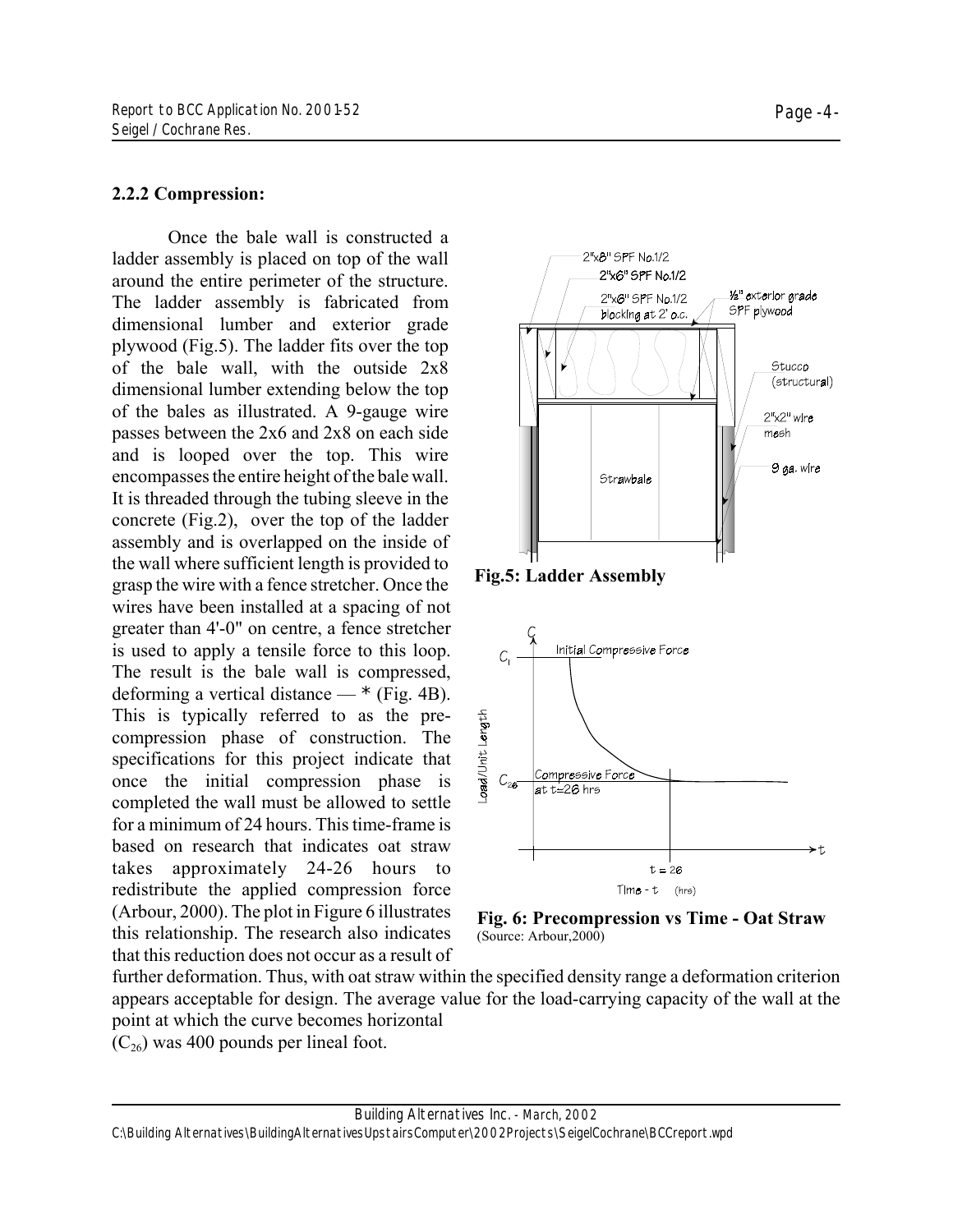### **2.2.3 Ladder Assembly**

The ladder assembly, described in the previous section, is placed on top of the wall. It provides a means to distribute pre-compression forces and structural loads on the straw-stucco wall system. The ladder used for the Seigel / Cochrane residence has a 2x6 framework that corresponds to the width of the bales and 2x8 dimensional lumber on each side to form a pocket (Fig5). These 2x8's are in direct contact with the stucco finish, providing a load path through the stucco and subsequently into the foundation. Figure 7 illustrates the concept behind a load-bearing strawbale wall. A pre-

compression force "A" is applied to the wall prior to any stucco application (Fig.7A). The strawbales in the wall will continue to "see" this load, or, in other words, provide loadcarrying capacity equivalent to the pre-compression force. Once the stucco process is complete, subsequent loading — "B"— can be applied. As load "B" is increased, the wall system does not react to it until load "B" approaches the magnitude of the pre-compression force - Load "A" (Fig. 7B). Once load "B" is in excess of "A" it is assumed to follow a load path through the stucco skin (Fig. 7C).



**Fig.7: Load Transfer into Wall System**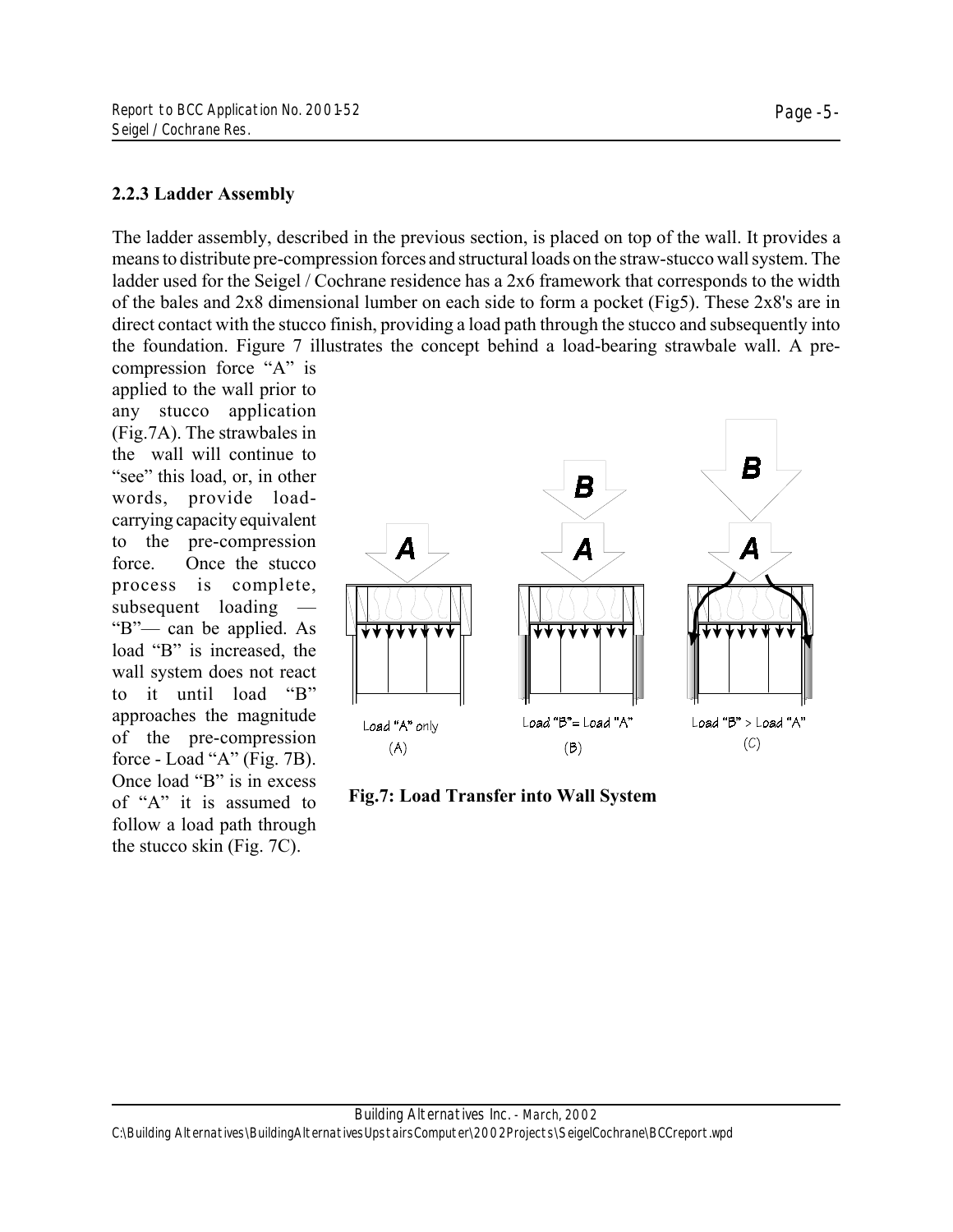## **3.0 Design Process:**

Three fundamental structural parameters are evaluated in the design of a load-bearing strawbale wall. The wall must provide resistance to: i) vertical load, ii) lateral load and, iii) racking resistance. The following outlines the design process that was used for the Seigel/Cochrane residence.

## *3.1 Vertical Load:*

The wall must support gravity and live loads from the second floor and roof system. The load applied to the top of the wall through the ladder follows a load path through the stucco skin as described in the previous section and illustrated in Fig.8. A theoretical load capacity may be determined based on the following design assumptions:

- i) Unreinforced, type N mortar with a compressive strength of 750 psi (5.17MPa) . A value of 300 psi (2.06 MPa) will be used for theoretical values.
- ii) Stucco skins that are 1-1/2" thick on each side. Reinforced with 16 ga. galvanized 2" x 2" wire mesh on the inside face.
- iii) The skins are laterally supported with ties that are fastened to the wire mesh on each side and pass through the strawbales. The ties are spaced at not greater than 16 inches on centre each way linking the two



**Fig. 8: Load Applied to Stucco Skin**

skins together with straw sandwiched in between.

Using the assumption of 300 psi for the compressive strength of the mortar in conjunction with a 1-1/2" stucco skin on each side of the bale wall a theoretical strength may be determined as follows for one lineal foot of wall.

For every lineal foot of wall there is:

$$
\left(\begin{array}{c}\n\frac{1.5in.}{12in.} \times 1 \text{ ft} \\
\end{array}\right) \times 2 \text{ skins} = 0.25 \text{ ft}^2 / \text{ ft of wall}\n\tag{1}
$$

Based on a 300 psi compressive strength,

$$
300 \frac{lbs}{in^2} \times 144 \frac{in^2}{ft^2} = 43200 \frac{lbs}{ft^2}
$$
 (2)

Building Alternatives Inc. - March, 2002

C:\Building Alternatives\BuildingAlternativesUpstairsComputer\2002Projects\SeigelCochrane\BCCreport.wpd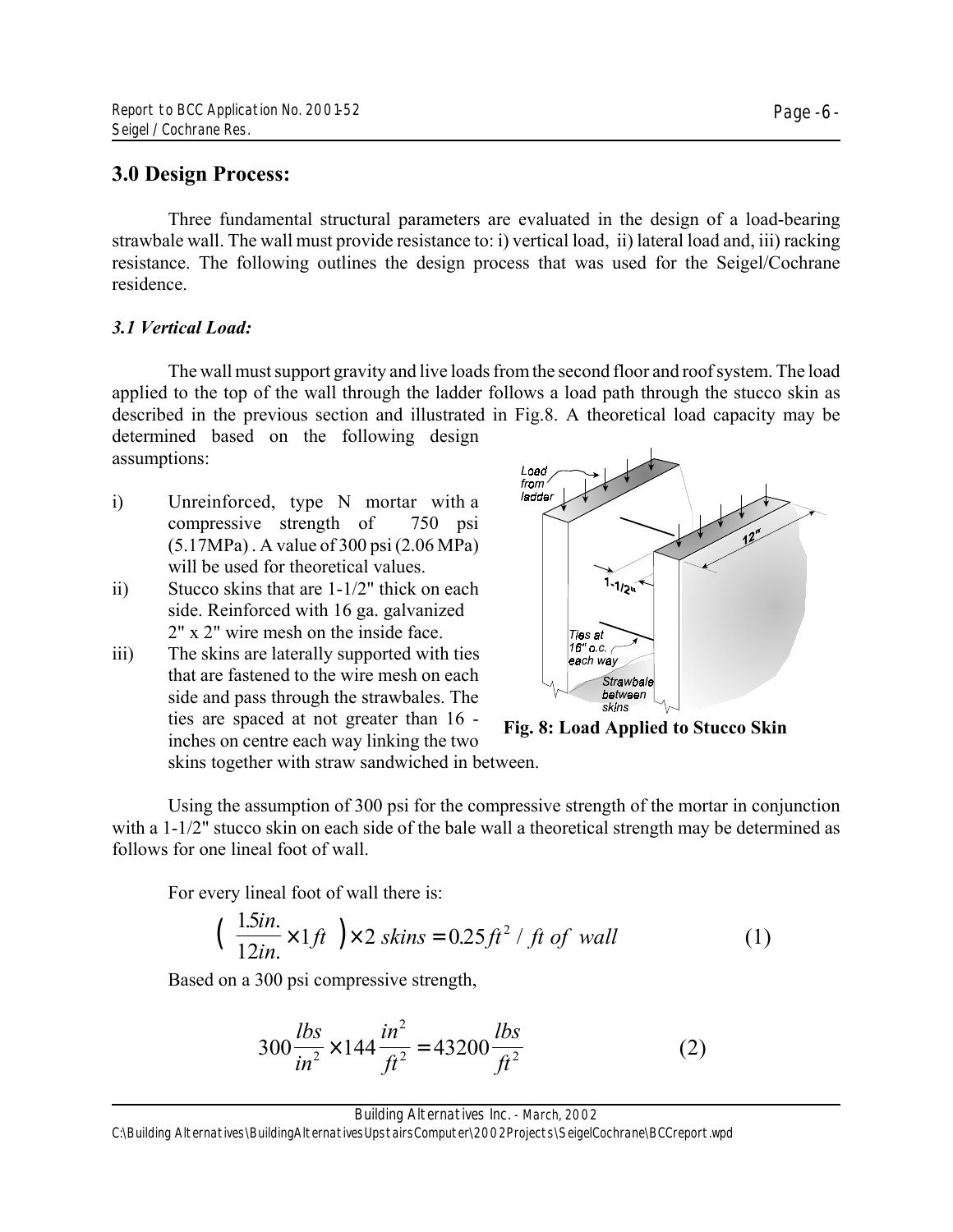A theoretical vertical load-carrying capacity may be determined as:

Theoretical Value = 
$$
43200 \frac{lbs}{ft^2} \times 0.25 \frac{ft^2}{ft \text{ of wall}} = 10,800 \frac{lbs}{ft}
$$
 (3.)

Figure 9 contains a plot of vertical load values obtained from various test results and theoretical calculations. The design value used for the Seigel/Cochrane residence was 2000 pounds per lineal foot(plf). Based on the data contained in Fig. 9, this represents approximately the 40<sup>th</sup> percentile. The largest factored wall load encountered in the design of the residence was 1200 plf. This represents approximately 60% of the design value. It should be noted that research data obtained after the design of the structure has been included in Fig. 9. Tests conducted at the University of Manitoba in January of 2002 indicate that the design value used for the Seigel/Cochrane residence is considered to be acceptable.

Lateral stability of the stucco skins is considered to be provided by the ties that run through the bale wall, connecting the wire mesh on each side of the wall together. As noted earlier, these ties are spaced at a maximum of 16-inches on centre each way(Fig.10). A nominal load of 300 plf is considered to be carried by the compressed bales. This leaves 900 plf, or 450 plf







**Fig.10. Lateral Resistance**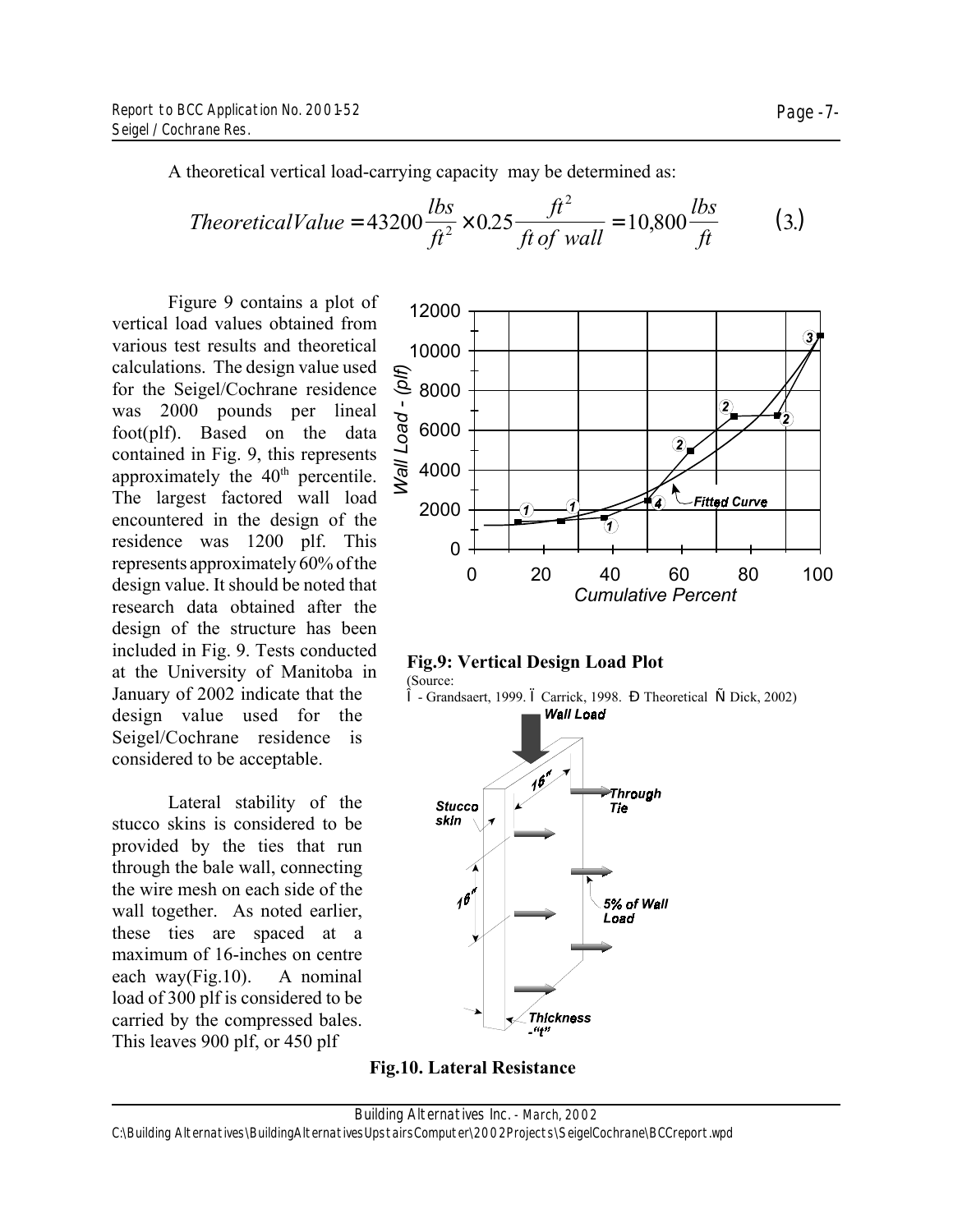along each stucco skin. Based on a 16-inch tie spacing and a 5% lateral force<sup>1</sup> the ties are required to provide 30 pounds resistance, which is considered to be provided with this system. Since the stucco skins act as a compression member this restraint provides for lateral stability of the wall system. With a tie-spacing of 16-inch on centre, the slenderness ratio is then determined to be:

Slenderness Ratio = 
$$
\frac{l}{0.3h} = \frac{16in.}{(0.3 \times 1.5in.)} = 35.5
$$
 (4.)

Based on slenderness criteria as prescribed in Clause 10.15.2 in CSA-A23.3-M94 slenderness effects are not considered to be critical to the overall performance of the wall system.

### *3.2 Lateral Load - Wind:*

Wind acting on the structure require the wall system provide resistance to lateral loading. This loading can create a variety of conditions that the wall system must resist:

- i) Flexural stress and deformation in a wall when the load is transverse to the wall face
- ii) Shear stress in walls parallel to the direction of the wind.

## *3.2.1 Flexural Stress in Wall Panel:*

Flexural stresses are created in the wall system as a result of the external and internal pressures as a result of wind acting on the structure (Fig.11). Based on Section 4.1.8 of the NBCC-1995 the reference velocity pressure for the Orillia, Ontario area is given as:  $q_{1/30} = 0.32$  kPa (6.68 psf).

The specified external pressure for the residence was determined to be<sup>2</sup>:

$$
p = q \times C_e C_p C_g
$$
  
 
$$
p = 0.32 \times 0.9 \times 1.3 = 0.37 \, kPa \, (7.8 \, psf)
$$
 (5)

Building Alternatives Inc. - March, 2002

 $1.5\%$  of the wall load is considered a conservative value when compared to wood or steel design that typically uses 2% of the axial compressive force to represent the lateral bracing force.

<sup>&</sup>lt;sup>2</sup>The above relationship assumes the end section 1E with wind predominantly perpendicular to the ridge of the structure as per Fig.B7, NBCC supplement.

C:\Building Alternatives\BuildingAlternativesUpstairsComputer\2002Projects\SeigelCochrane\BCCreport.wpd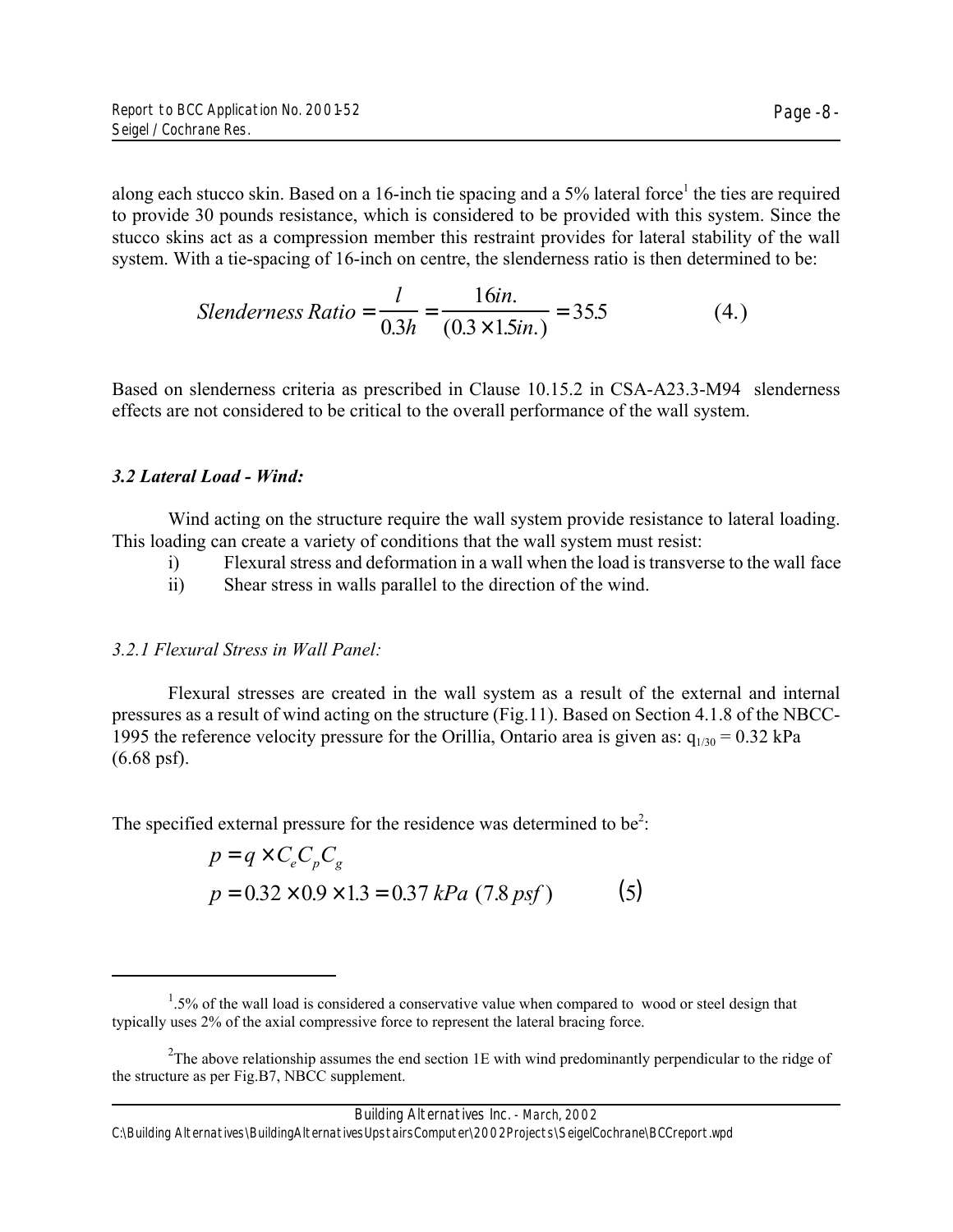The specified internal pressure was determined to be<sup>3</sup>:

$$
p_i = q \times C_e \times C_g \times C_{pi}
$$
  
\n
$$
p_i = 0.32 \times 0.9 \times 1.0 \times 0.7 = 0.2 kPa (4.2 psf)
$$
 (6)

Based on the above loading, the wall is subjected to a total of 12 psf. Using a one-foot strip of the wall, a uniformly-distributed load of 12 pounds per lineal foot (plf) was used to determine the simply-supported

bending moment in the wall. In the determination of the flexural stress the moment of inertia of the wall assembly must be considered. The moment of inertia used in the design of this structure was calculated to include the stucco skins and a portion of the straw as acting as a unit. It is apparent from both research and anecdotal evidence that there is a significant bond established between the stucco and the



**Fig.11: Lateral Wind Load on Wall System**

straw. For the purposes of a design check, however, it was considered appropriate to use only the stucco skins in the moment of inertia calculation. The moment of inertia for the section was determined to be:

$$
I = \left(\frac{bd_1^3}{12}\right) - \left(\frac{bd_2^3}{12}\right) = \left(\frac{12 \times 21^3}{12}\right) - \left(\frac{12 \times 18^3}{12}\right) = 3429 \text{ in}^4 \quad (7)
$$

<sup>3</sup> Based on a Category 2 structure

C:\Building Alternatives\BuildingAlternativesUpstairsComputer\2002Projects\SeigelCochrane\BCCreport.wpd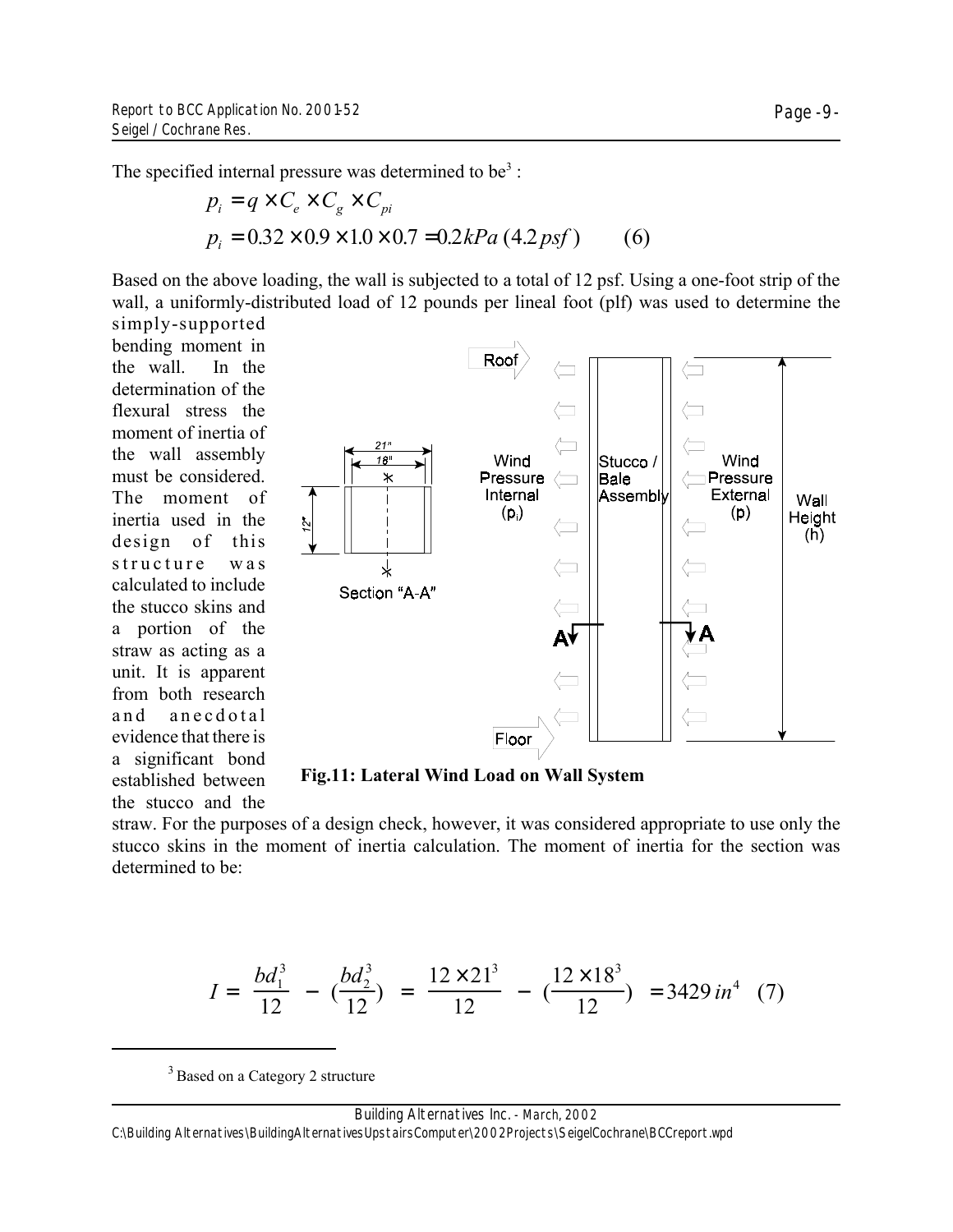Page -10-

Based on the following assumptions:

- a wall height of eight (8) feet,
- a live-load factor or " $_{\text{L}}$ =1.5,
- neglecting the contribution of the straw to the moment of inertia,
- neglecting any pre-compression in the bales due to the assembly process and dead weight of the roof, and,
- a simply-supported moment, the flexural stress was calculated as:

$$
\sigma_f = \frac{My}{I} = \frac{\left( \frac{(1.5 \times 12 \times (8)^2)}{8} \right) \times 12 \right) \times \frac{21}{2}}{3429} = 5.3 \text{ psi} \tag{8}
$$

The resulting flexural stress is considered to be minimal. If the maximum tensile stress in the mortar is limited to 5% of the compressive design stress, then the maximum allowable stress in tension would be 300 psi x  $0.05 = 15$  psi. Thus the design meets this criterion. If the straw component is included in the moment of inertia calculation the flexural stress becomes 2.9 psi.

The mid-height deflection was calculated based on an moment of inertia that only included the stucco skins. A composite modulus of elasticity  $E_{\text{comp}}$  for the stucco / straw assembly was taken to be 82,650 psi (570 MPa) based on relative areas of straw and stucco. The mid-height deflection was calculated based on a simply-supported flexural member and found to be:

$$
\Delta = \frac{5wl^4}{384EI} = \frac{5 \times 12 \times (8 \times 12)^4}{384 \times 82,650 \times 3429} = 0.047 \text{ in.}
$$
 (9)

This value corresponds to a deflection with respect to wall height of L/2042, well within acceptable limits.

## *3.2.2 Shear Resistance in Wall Panel*

Shear forces may be present in a wall panel as a result of lateral forces applied to the face of a wall due to wind, and also from load transfer into end shear walls. The bond between the stuccoed skin and straw substrate in strawbale walls provide considerable shear resistance . Shear has been

researched based on both shear flow (force per unit length - plf) and shear stress (force per unit area - psf).

C:\Building Alternatives\BuildingAlternativesUpstairsComputer\2002Projects\SeigelCochrane\BCCreport.wpd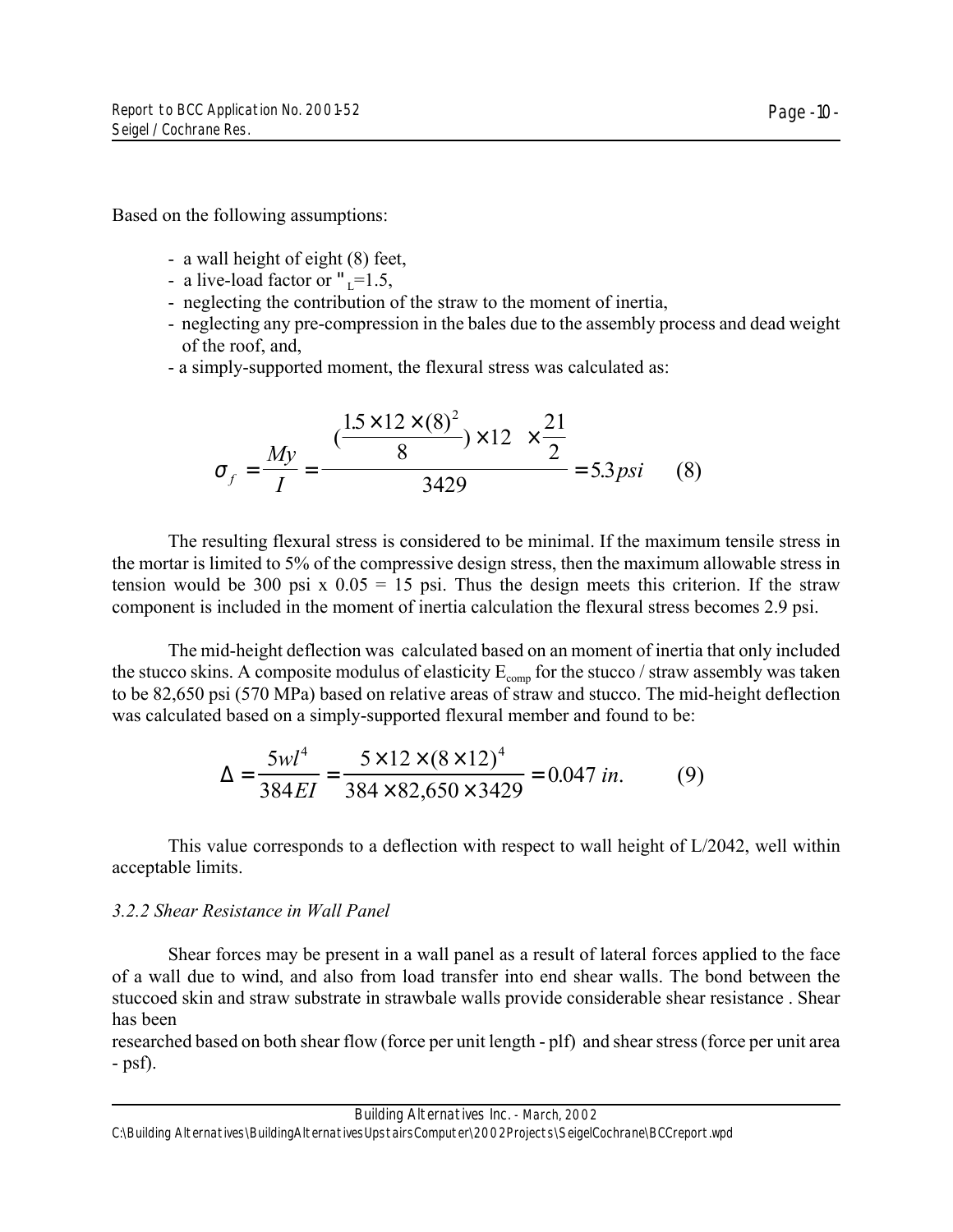The following represent examples of typical values for these shear parameters:

Shear Flow: - 750 plf (White and Iwanicha, 1997) - 1005 plf (Boynton, 1999) Shear Stress: - 42 psf ( Riley et al., 1998)  $-60$  psf (Dick and Britton, 2002)<sup>4</sup>

Within the context of the Seigel / Cochrane project the factored shear at the stucco strawbale bond for the wind load discussed in the previous section was determined to be 27.21 plf (shear flow) or 0.1 psi (shear stress) for a 1-foot wide strip of wall.

Shear Flow = 
$$
f = \frac{VQ}{I} = \left(\frac{48lbs \times 162in^3}{3429in^4}\right) \times 12 \frac{in}{ft} = 27.21 \text{ plf}
$$
 (9)  
Shear Stress -  $\tau = \frac{VQ}{Ib} = \left(\frac{48lbs \times 162in^3}{3429in^4 \times 12in}\right) = 0.19 \text{ psi}$  (10)

These values are considerably below test results and were considered to be acceptable for the design of the Seigel / Cochrane structure.

## **4. Conclusion:**

The basis for key aspects for the design of the Seigel / Cochrane strawable residence have been presented in this report. Based on theoretical calculations and research data it is the opinion of the designers that the structural integrity of the strawable building discussed herein will meet or exceed the requirements for imposed loading for the Seigel / Cochrane residence in Severn Township, Orillia, Ontario.

Report prepared and submitted by: Building Alternatives Inc. per: ..................................................

Kris J. Dick, Ph.D., P.Eng. Principal KD/kjd cc: -file - J Seigel and C. Cochrane

<sup>&</sup>lt;sup>4</sup> Results of more recent testing have been included in this report although original designs were done before these data were available. Recent research results have been presented in this report to provide additional background.